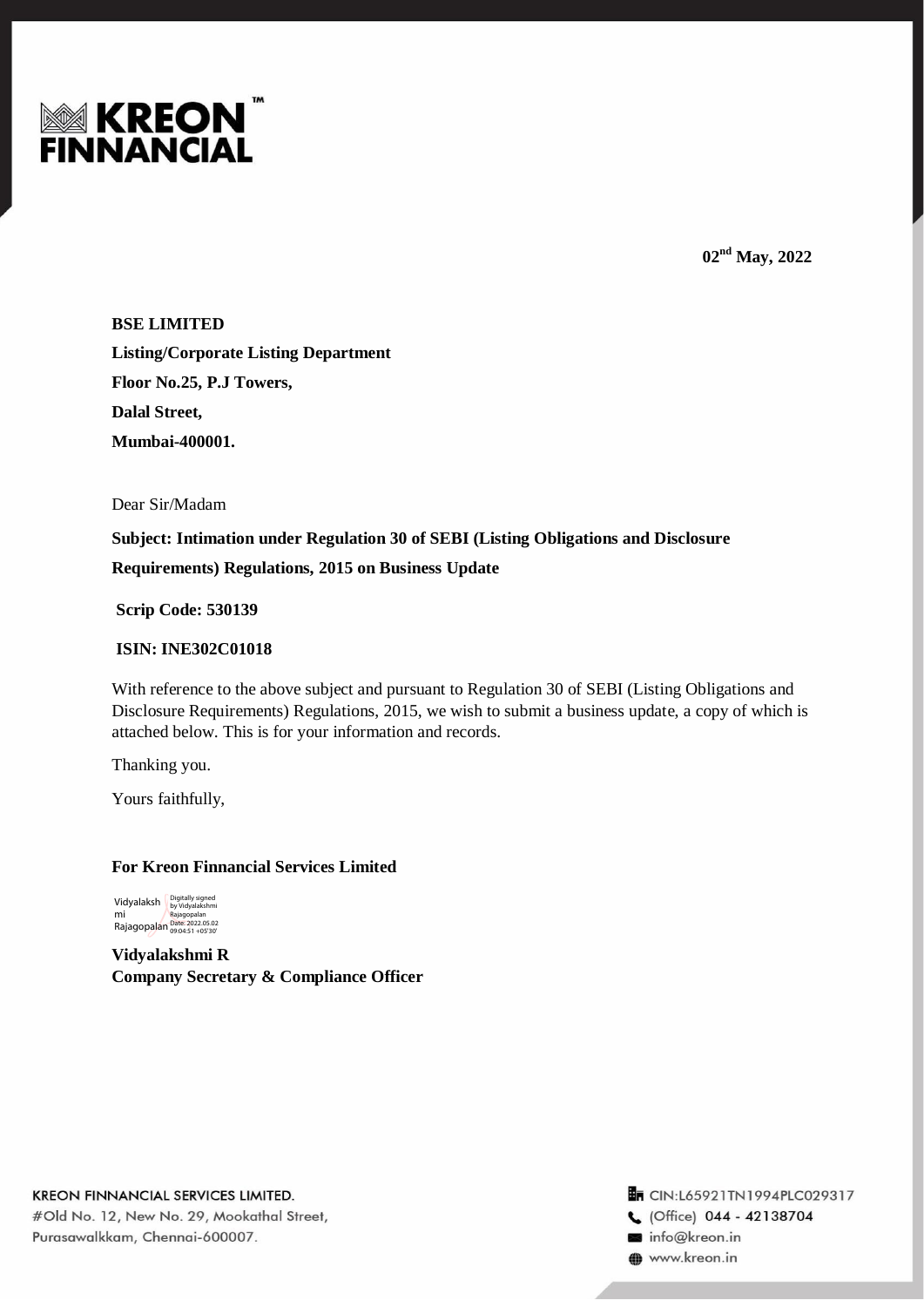



Kreon Finnancial Services Limited is a BSE Listed Company (BSE Code: KREONFIN; Scrip Code: 530139) established in the Year 1994

### **Our aims and objectives**



Our efforts to be **"The most inspired and loved credit provider"** than being a brand among many

- Listening Our Target Audience
- Genuinely Building and Retaining a Strong Brand Relationship
- Changing our users Conditioned Perspectives About the Whole Credit System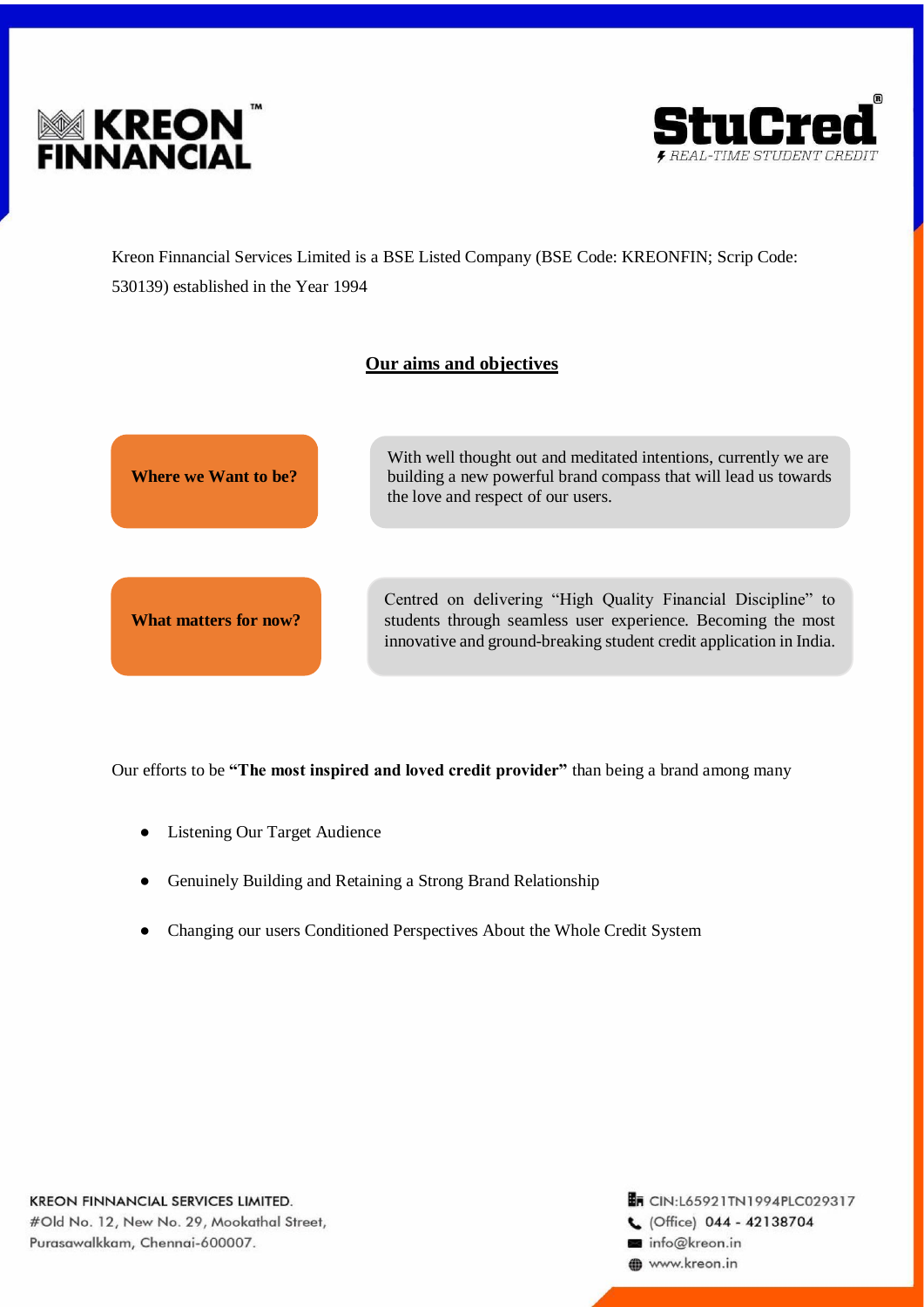



# **"StuCred" Compass**



**Seamless user experience:** Simplify complex activities and improving the way we interact

Brand relationship: Defines/Differentiates us, and makes the user feel that they are treated like an individual. Through personalized and relatable communication.

**Imparting Great values (Financial literacy):** It will equip our users with the knowledge and skills they need to manage money effectively which will give them a solid foundation for their success.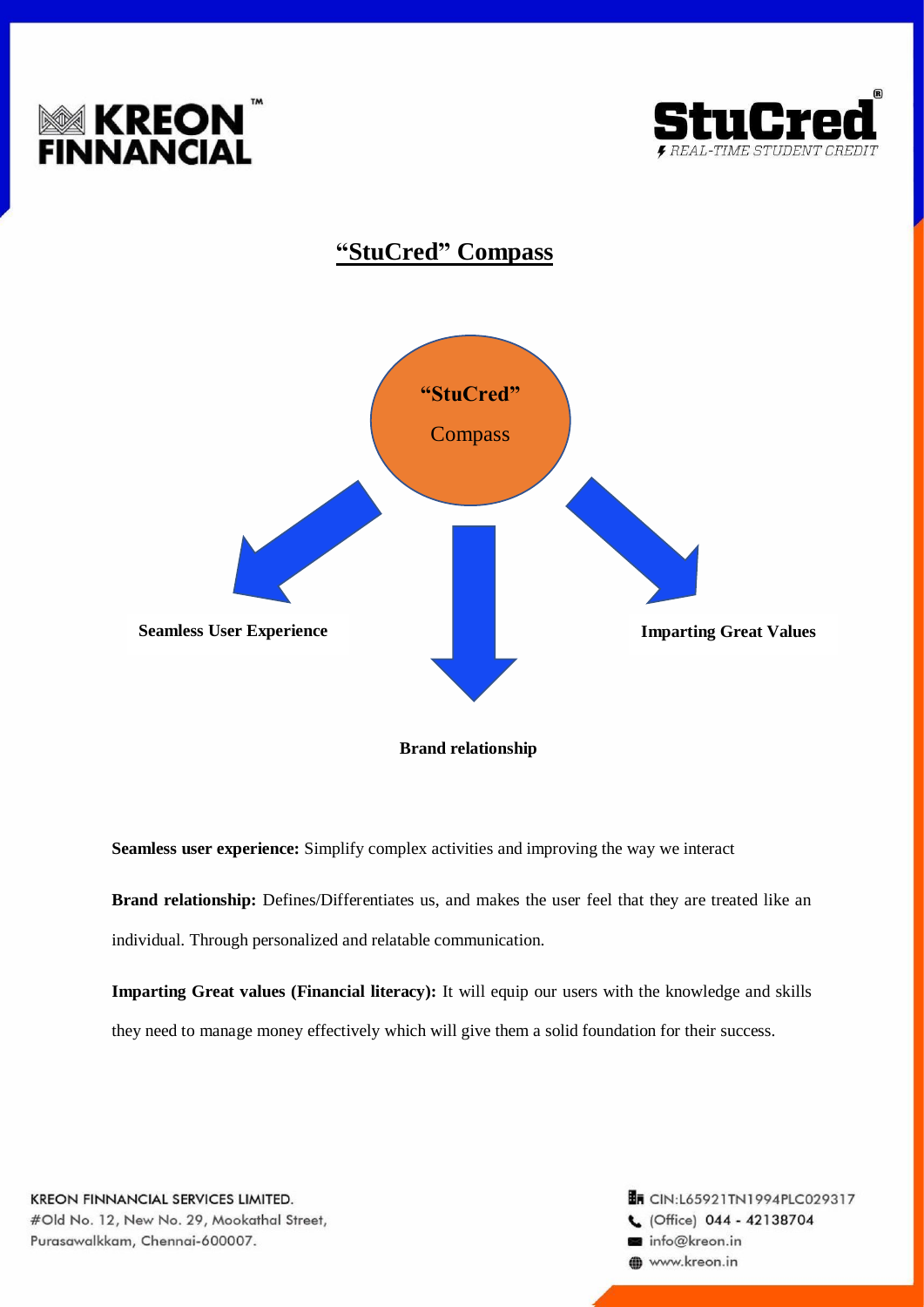



## **Update on Operational performance of April-2022**

## **Y-O-Y Comparison**

 $\triangleright$  During the month of April-2022 we have achieved a growth of 244% in number of loans

disbursed against the month April-2021 in the previous year

 $\triangleright$  Revenue during April-2022 increased by 292.48% compared to the corresponding month in

the previous year.

⮚ Value of disbursements during April 2022 has recorded a growth of 256.16% compared to the

corresponding month in the previous year.

## **M-O-M Comparison**

- ➔ Number of Loans Disbursed -**Increased by 17.45%** 
	- ➔ Revenue Growth- **Increased by 36.04%**
	- ➔ Value of disbursements **– Increased by 20.46%**

\*All the above are records of growth Compared with the previous month March'22.

We are very cheerful, and we truly feel contented to deliver you the message that we are gradually ascending towards our mission. We could clearly see this as a sign of advancement. From the Value of disbursements during April 2022, we could see a **Growth of 256.16%** Which is compared to the corresponding month in the previous year.

With our thoughtful planning and dedication, we have achieved more than the forecasted growth rate, cheers to us, we will be setting new goals beyond our reach for the future.

## **\* Our next adventure begins here \***

**KREON FINNANCIAL SERVICES LIMITED.** #Old No. 12, New No. 29, Mookathal Street, Purasawalkkam, Chennai-600007.